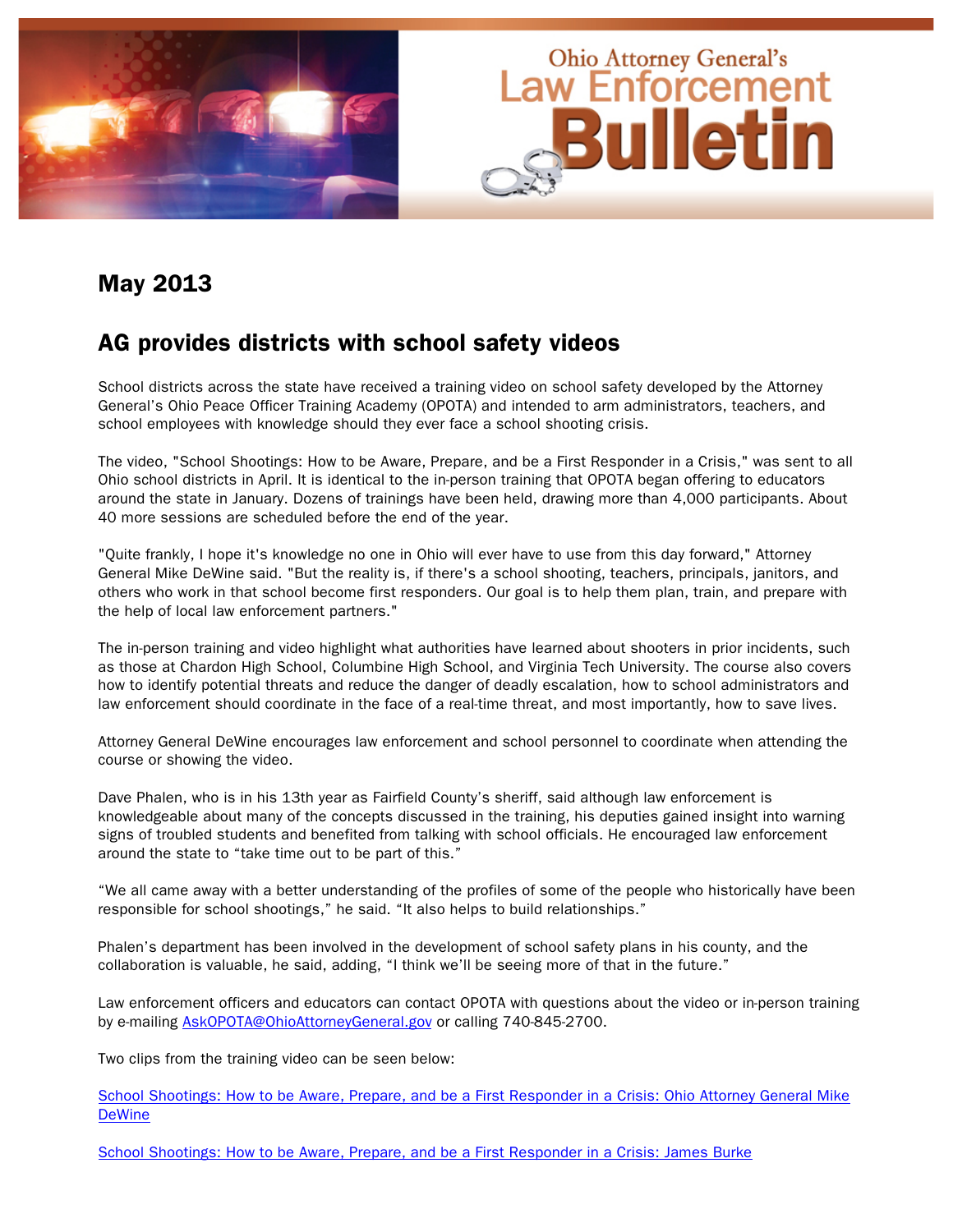### Workshops Cover Tools, Trends in Fraud Investigations

The Ohio Attorney General's Office will offer several workshops during this year's Emerging Trends in Fraud Investigation and Prevention Conference, set for June 3-4 at the Hilton Columbus at Easton. The annual conference is presented by the Ohio Auditor's Office.

Participants will hear from highly trained anti-fraud specialists who will share the most up-to-date tools and current trends for detecting and preventing fraud.

Workshops presented by the Attorney General's Office include:

- Multijurisdictional Fraud Cases
- Detecting Vendor Collusion and Fraud in Public Contracting
- Case Study of Augustine Kotee
- Utilizing Analytical Products to Enhance Your Case
- The BCI Teamwork Approach
- Ohio Casinos: A View from the Ohio Casino Control Commission Enforcement Division
- Interview and Interrogation

Those interested in participating can register at http://www.ohioauditor.gov/conferences/default.htm.

#### Missouri v. McNeely, U.S. Supreme Court, April 17, 2013

**Question:** Does the natural dissipation of alcohol in a drunk driver's bloodstream always create circumstances that allow officers to require a blood draw without a warrant or consent?

**Quick Answer:** No. The mere fact that alcohol dissipates from the bloodstream does not automatically justify a warrantless blood draw.

**Facts:** An officer patrolling the highway stopped Tyler McNeely for speeding and repeated lane violations. The officer observed that McNeely had red eyes, slurred speech, and an odor of alcohol on his breath. McNeely admitted to consuming alcohol earlier that evening. The officer had him step out of the vehicle to perform field sobriety tests (FSTs). McNeely had an unsteady gait as he stepped out of his car, and he performed poorly on the FSTs, so the officer asked him to take a preliminary breath test. When McNeely refused, the officer arrested McNeely for drunk driving. En route to the police station, McNeely again told the officer that he refused to take any breath test, so the officer changed his mind and took McNeely to the hospital to get blood drawn.

When they arrived at the hospital, the officer asked McNeely for consent to take a blood sample, and McNeely refused, even after the officer read McNeely the state's implied consent law that could prompt a one-year license suspension. The officer directed a lab technician to draw blood, and McNeely's blood alcohol concentration (BAC) measured at .154 percent, well above the legal limit. McNeely was charged with driving while intoxicated, and he moved to suppress the blood test results based on the warrantless blood draw.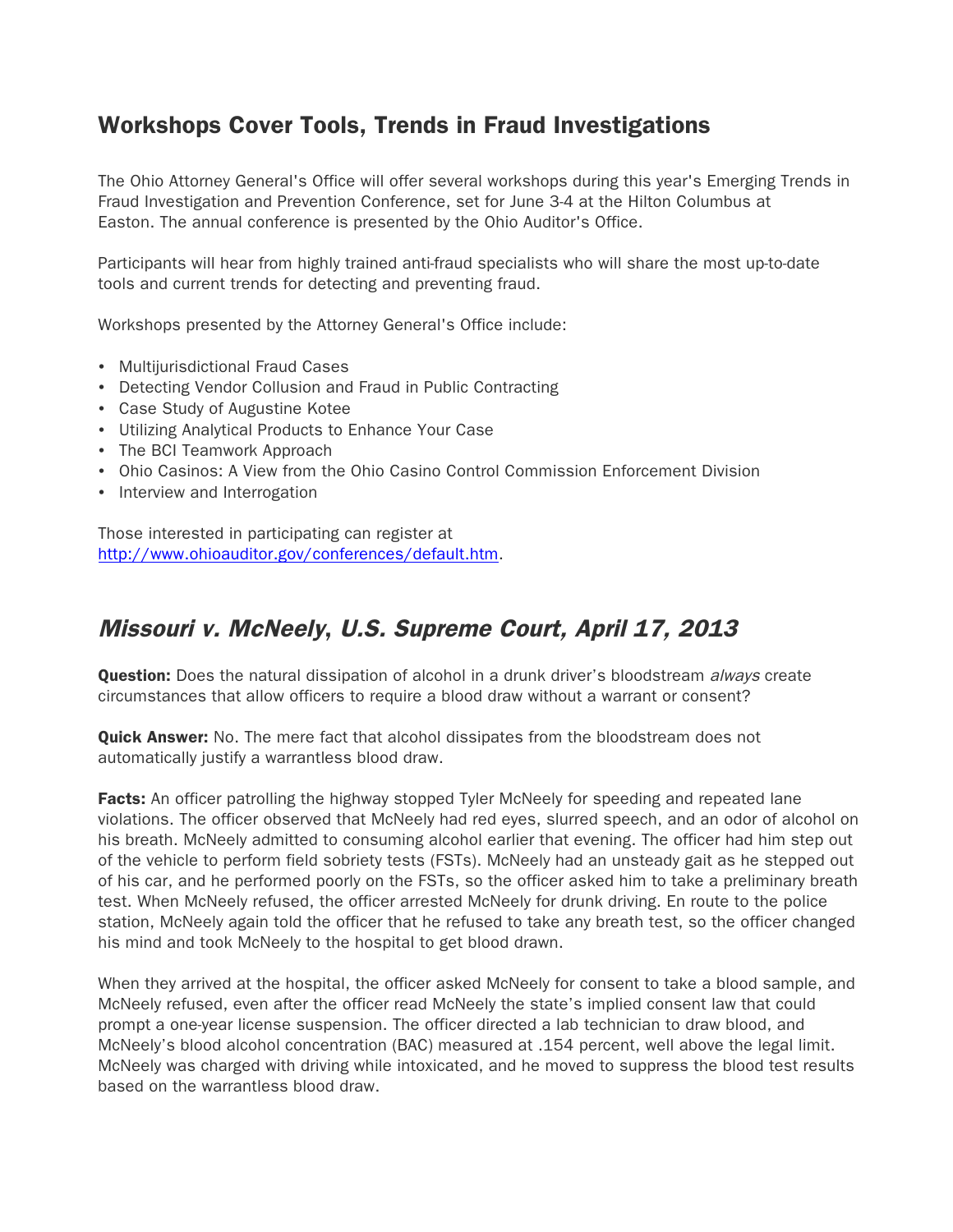Why this case is important: The Supreme Court held that it would not create a categorical rule that exigent circumstances *always* exist in drunk driving investigations. Instead, the court said it depends on the totality of the circumstances in each case.

In routine drunk driving investigations, the natural dissipation of alcohol in the bloodstream alone isn't enough to be considered an "exigent circumstance." Plus, destruction of evidence of a person's BAC is different than other destruction-of-evidence cases, such as those involving drugs, because a person's BAC isn't easily disposable. It metabolizes in the bloodstream in a gradual and somewhat predictable way. Also, because it takes time to transport a typical OVI suspect to a medical professional, regardless of whether a warrant is obtained, it is difficult to argue that there is an exigent circumstance that prevents an officer from getting a warrant.

In 1966, the Supreme Court held in *California v. Schmerber* that a warrantless blood draw was constitutional based on exigent circumstances, but *Schmerber* was very fact-specific. And the facts in that case are different than what happened here. In *Schmerber*, the suspect had been injured in a car crash and rushed to the hospital. Officers stayed at the crash scene to investigate and later traveled to the hospital. Because so much time had passed at that point, exigent circumstances supported the decision to take the suspect's blood without a warrant or consent. Those circumstances didn't exist in Missouri v. McNeely. The officer was conducting a routine drunk driving investigation in which no injuries or crash scene processing would have significantly delayed the officer from obtaining a warrant. Plus, in the 47 years since *Schmerber* was decided, officers are able to obtain warrants quicker.

**Keep in mind:** During a drunk driving investigation, whether you can take a blood sample from the suspect is going to depend on the facts and circumstances of your case. The Supreme Court says it loud and clear: There's no *per se* rule permitting law enforcement to draw blood without a warrant or consent during a drunk driving investigation. You need additional facts to exist, such as in Schmerber, that would justify the warrantless draw. Therefore, when you are able, you should get a warrant for the blood sample.

Visit the [U.S. Supreme Court's website](http://www.supremecourt.gov/opinions/12pdf/11-1425_cb8e.pdf) to view the entire opinion.

# United States v. Rose, U.S. Sixth Circuit Court of Appeals, April 18, 2013

**Question:** Is a warrant to search premises sufficient if it does not link the address to be searched with the crime or suspect?

**Quick Answer:** No. In order to establish probable cause, an affidavit for a search warrant should explicitly link the suspect or crime with the address.

Facts: Officers received information that Kenneth Rose sexually abused minors and had shown them pornographic images on the computer in his bedroom. The officers obtained a warrant listing Rose as the suspect, and indicating that the name "Rose" appeared above apartment #1. And it listed 709 Elberon Ave. as the address to be searched. However, the warrant did not say that Rose lived at 709 Elberon Ave., or that any criminal conduct occurred at that address. The court determined that because the warrant did not explicitly link Rose or the crime with 709 Elberon Ave., there was no probable cause to search 709 Elberon Ave.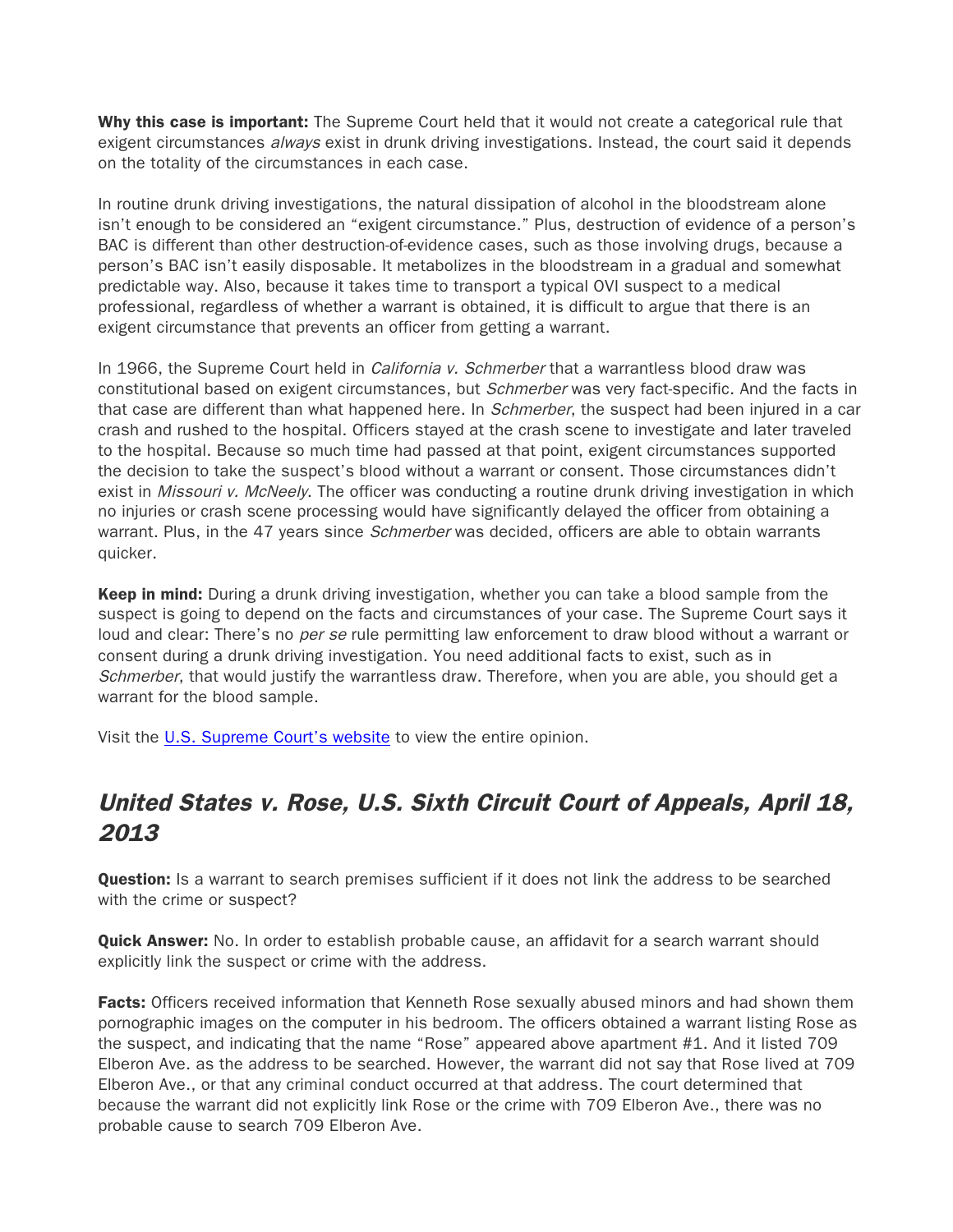The court ultimately denied Rose's request to suppress the evidence on the good-faith exception. The good-faith exception allows an officer to rely on a search warrant issued by a neutral judicial officer as long as the warrant is not patently illegal. The court found that the good-faith exception applied because, "rather than fears of police misconduct, this case merely raises the concerns about sloppiness in drafting affidavits within" the police department.

Why this case is important: Although the good-faith exception saved this case, you never want to rely on a court ruling that you acted in good faith. Instead, you need to be careful and conscientious about the information you provide when you get a warrant. When you are looking to search a home, it is especially important that you directly link the home with the crime or the suspect.

Keep in mind: It's easy to assume links based on information you know. The court recognized that the officer in this case probably quickly discovered Rose's address during the course of the investigation. But courts are confined to look only at the information contained in the affidavit and the warrant. Here, although it seemed obvious that Rose probably lived at 709 Elberon Ave., there was no actual information that he did.

Visit the [U.S. Sixth Circuit](http://www.ca6.uscourts.gov/opinions.pdf/13a0108p-06.pdf) Court of Appeals website to view the entire opinion.

## State v. Maddox, Eighth District Court of Appeals (Cuyahoga County), April 18, 2013.

**Question:** If a suspect opens his door when officers knock, can the officers enter the home and arrest the suspect without a warrant?

**Quick answer:** No. An officer who enters a home without a warrant in order to arrest a suspect violates the suspect's constitutional rights.

Facts: Adrian Maddox was stopped by an officer in the area of a reported break-in. Although he was questioned by the officer, he ultimately was released because there was nothing to link him to the crime. Later, when the police reviewed video surveillance of the break-in, they saw that the suspect wore clothes similar to the ones Maddox had been wearing. Three days later, officers went to Maddox's building to arrest him, without a warrant. Maddox opened his door when the officers knocked, but then did not respond to their question about whether he was alone, other than to look over his shoulder. The officers placed Maddox under arrest inside his apartment because Maddox had stepped back into his hallway. They then searched the apartment and discovered additional evidence.

The court found that the officers breached the sanctity of Maddox's home by entering his apartment and placing him under arrest without a warrant.

Why this case is important: Some courts have held that when a person voluntarily exposes themselves to arrest (that is, by opening their door to police), a warrant is not necessary to enter and arrest. However, the Eighth District disagreed, particularly under the facts of this case. Here, the officers were in plain clothes and did not announce themselves as officers when they knocked. So, a reasonable homeowner in Maddox's situation would not have known he was opening the door to police in the first place.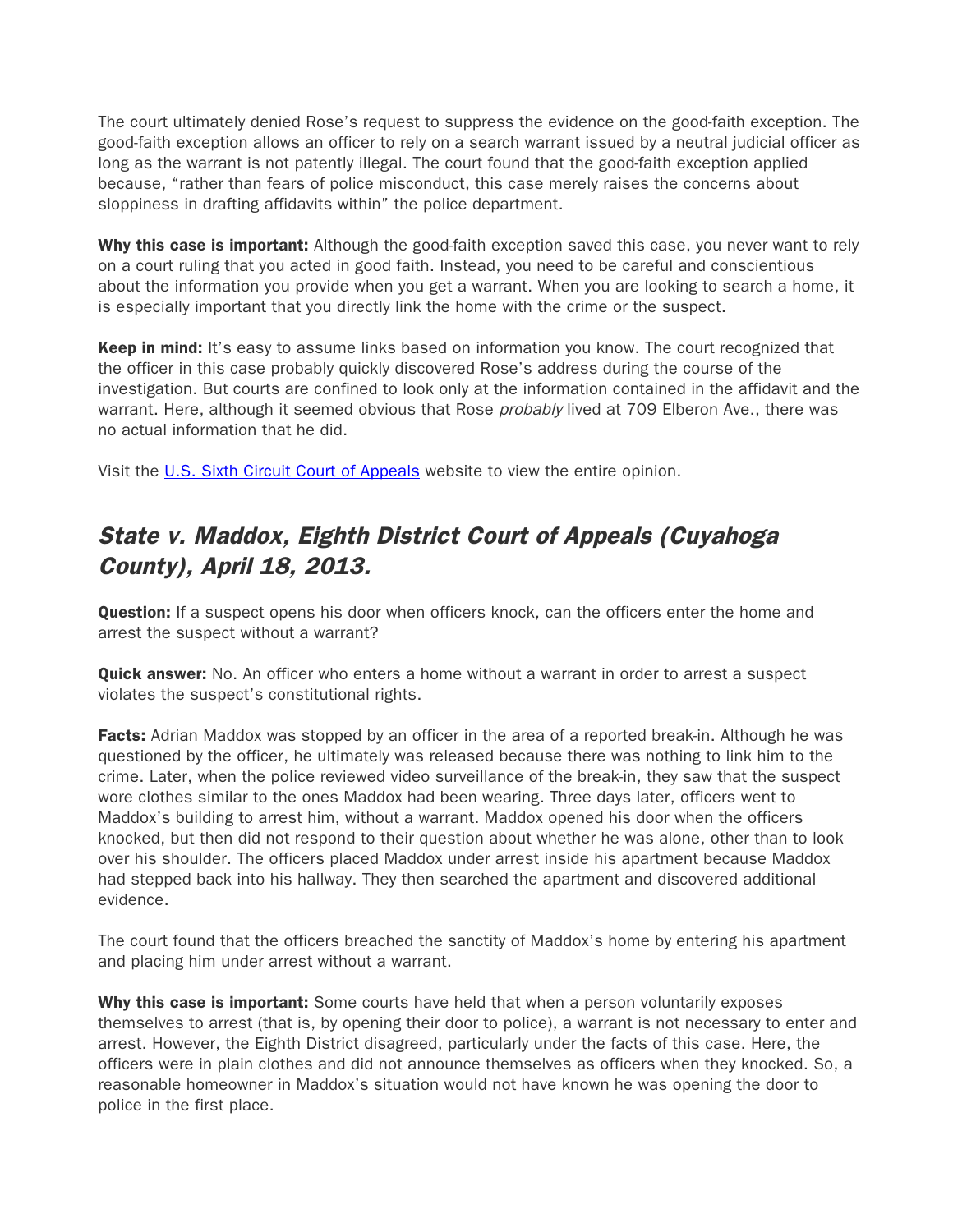But more importantly, the court determined a person is not consenting to allow an officer to enter his house and arrest him even if he knows there are police on the other side of the door. The court noted that most people will open their door to the police, but that does not mean they are consenting to the police entering.

Keep in mind: The court in this case agreed that there was probable cause to arrest the suspect, but found that the officers nonetheless violated the Constitution by entering the suspect's house without a warrant. When deciding how to approach a warrantless interaction, you should try to imagine yourself in a similar situation. For example, if a salesman knocked on your door, you might open it, talk with the salesman briefly, and close the door to terminate the conversation. This is, essentially, what a knock-and-talk is. But if the salesman stepped into your house without your permission (as the officers did here), you would probably consider him an intruder. So, if you are doing something different than what a common homeowner would expect in a normal civilian interaction, you should get a warrant.

View the [Ohio Eighth District Court of Appeals website](http://www.sconet.state.oh.us/rod/docs/pdf/8/2013/2013-ohio-1544.pdf) to view the entire opinion.

# State v. Hullum, Eighth District Court of Appeals (Cuyahoga County), April 11, 2013

**Question:** Can an agency search containers inside an impounded vehicle as part of an inventory search?

**Quick Answer:** Yes, but only if the agency has a *specific* policy that deals with searching containers inside vehicles.

**Facts:** Dominique Hullum was arrested for a hit-skip, and his vehicle was impounded. Prior to towing the vehicle, the officers conducted an inventory search. Upon opening the trunk, they discovered a backpack. They opened the backpack and discovered oxycodone, a bag of marijuana, and drug scales. Hullum then was indicted on drug trafficking charges. Later, the arresting officers testified that it was the policy of the agency to search the contents of an impounded vehicle, including all closed containers. At trial, the state admitted into evidence the agency's written policy that "an inventory of the contents" of vehicles will be made whenever they are impounded.

The Court of Appeals concluded that the policy was insufficient to authorize the search of closed containers in vehicles and the drug evidence should have been suppressed.

Why this case is important: In order to satisfy the Constitution, an inventory search must be done in good faith and in accordance with a reasonable standardized procedure or established routine. Further, if a closed container is to be searched, the standardized procedure must include specific policy dealing with closed containers.

In this case, the agency's written policy dealt only with general searches, not with closed containers. Even though the impounding officer testified that they always searched closed containers, there was no specific agency policy requiring or regulating it.

**Keep in mind:** Check your agency's policy on inventory searches. If it does not specifically mention closed containers (or if you do not have some other articulable policy on closed containers), a search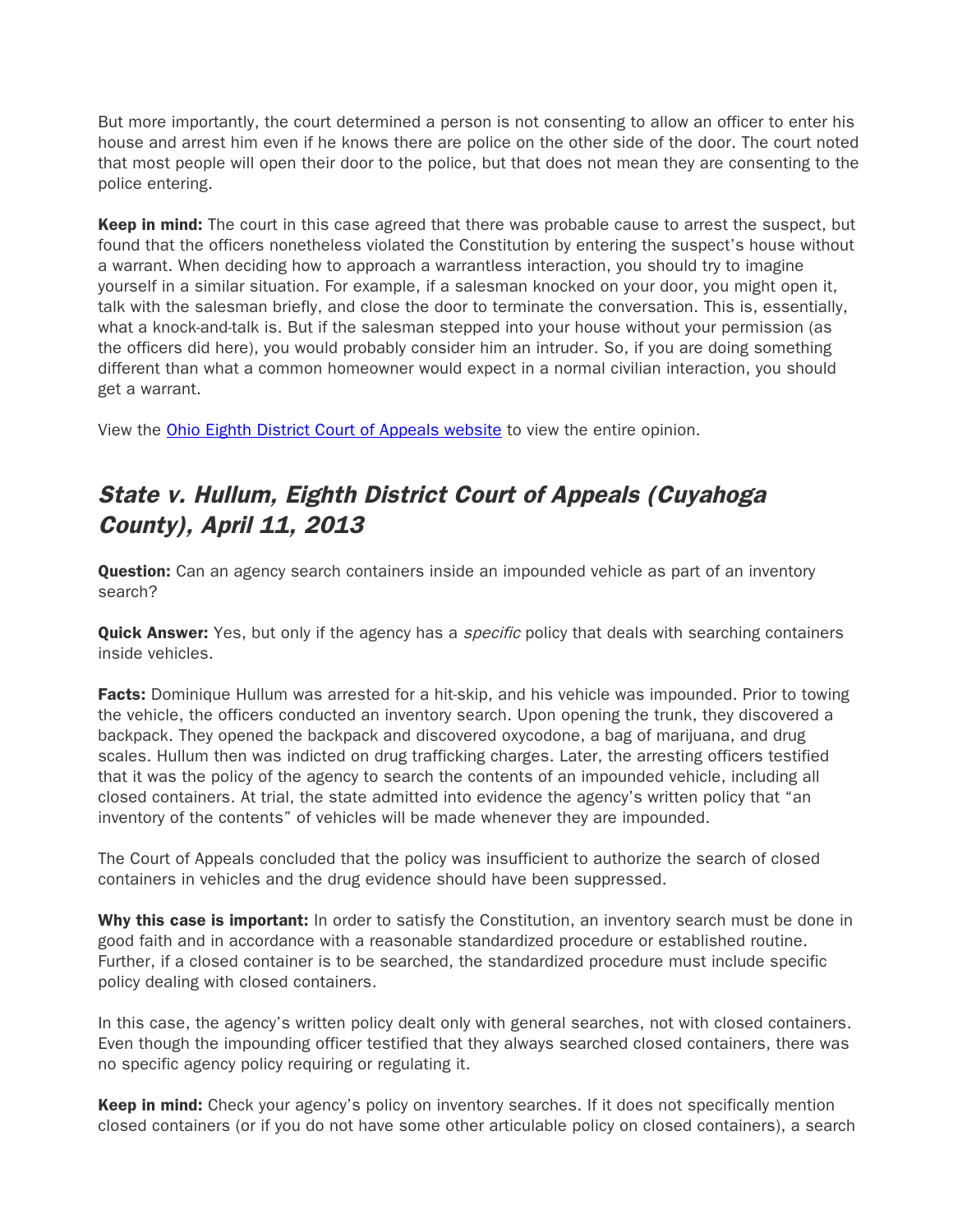of a closed container could result in suppressed evidence. If your agency wants to search closed containers during inventory searches, it should have a specific policy allowing it to do so.

View the [Ohio Eighth District Court of Appeals website](http://www.sconet.state.oh.us/rod/docs/pdf/8/2013/2013-ohio-1448.pdf) to view the entire opinion.

# State v. Baker, Third District Court of Appeals (Allen, Auglaize, Crawford, Defiance, Hancock, Hardin, Henry, Logan, Marion, Mercer, Paulding, Putnam, Seneca, Shelby, Union, Van Wert and Wyandot counties), April 29, 2013

Question: After a suspect invokes his right to counsel under Miranda, can an officer initiate conversation with the suspect without additional Miranda warnings?

**Quick Answer:** No. When a suspect invokes his right to counsel, all interrogation must cease.

Facts: Travis Jay Baker was indicted on multiple charges, assigned counsel, and incarcerated in jail pending his trial. The detective on the case visited Baker in the jail and attempted to question him. However, Baker repeatedly invoked his right to counsel. The detective continued to press Baker to cooperate and speak to him, but Baker continued to refuse. Eventually, the detective turned off his tape recorder — presumably ending the interrogation — but he kept talking to Baker in hopes Baker would talk. Baker eventually incriminated himself.

The court found that the continuing conversation — which the detective initiated — violated Baker's constitutional right against self-incrimination and found the statement should have been suppressed.

Why this case is important: *Miranda* is difficult to master and full of pitfalls for officers.

In this case, the detective said, "Look, you know, if you change your mind and you want to talk, let us know. We're just trying to figure out if somebody else was involved" and "I know you feel bad." Many officers would not consider this "questioning" or "interrogation" that required additional Miranda warnings. However, what an officer thinks of as "just having a conversation," a court may well see as a subtle continuation of an interrogation.

**Keep in mind:** The U.S. Supreme Court has said that once a suspect invokes his right to counsel, a valid waiver of that right cannot be established by showing only that he responded to further policeinitiated custodial interrogation even if he has been advised of his rights. In other words, when a suspect asks for his attorney, nothing he says after that is admissible unless 1) he initiates the conversation without police prompting, or 2) he expressly waives his right to counsel.

View the [Ohio Third District Court of Appeals website](http://www.sconet.state.oh.us/rod/docs/pdf/3/2013/2013-ohio-1737.pdf) to view the entire opinion.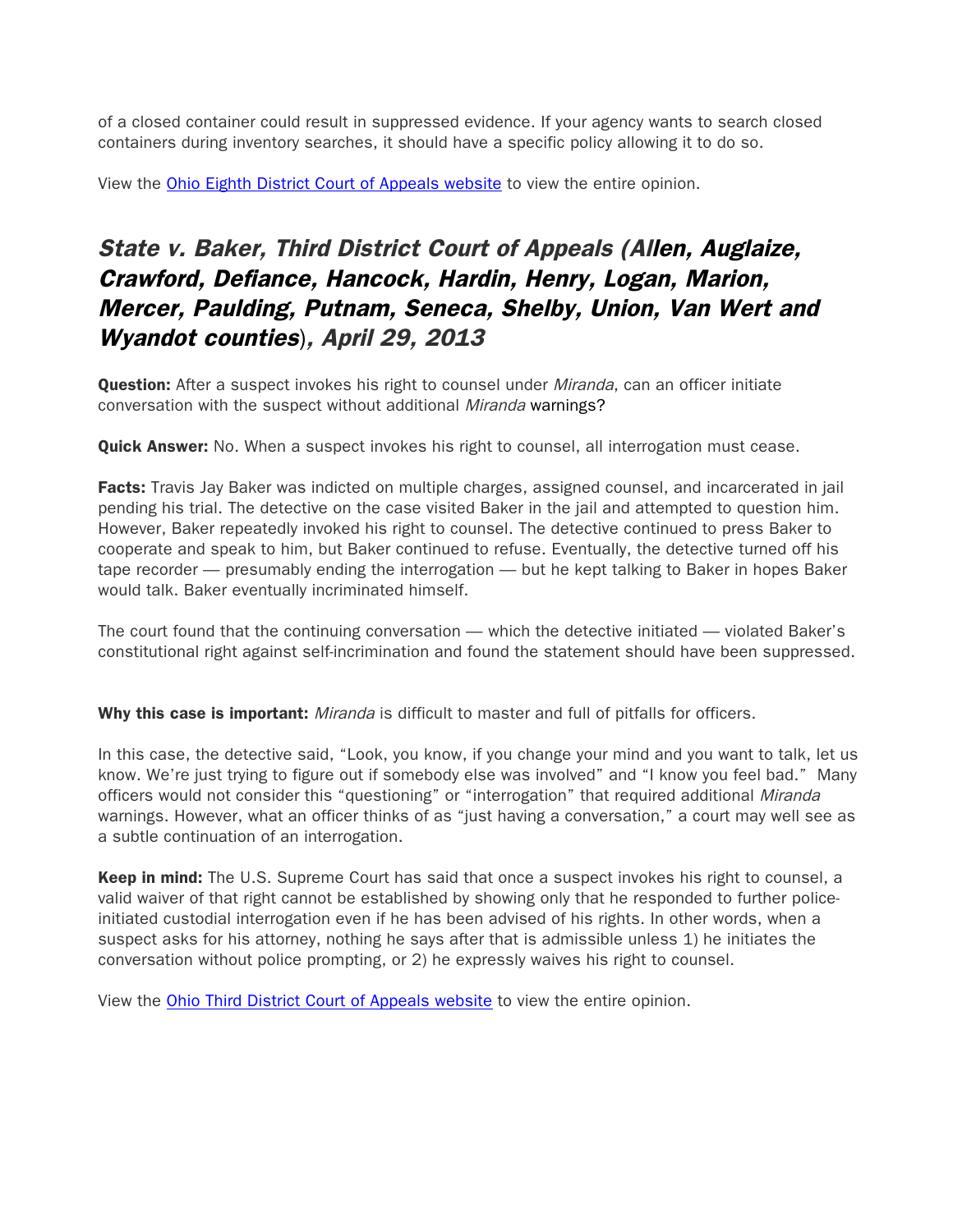# State v. Allen, First District Court of Appeals (Hamilton County), April 16, 2013

**Question:** Can an officer pre-sign and date blank complaints and have another officer fill in the facts later?

**Quick Answer:** No. Officers must follow Criminal Rule 3 and have their complaints made under oath.

Facts: An officer working an undercover vice operation signed a batch of blank complaints and then began her shift posing as a prostitute. When she was solicited for sex by Keith Allen, he was arrested and a different officer filled in the complaint. When the pre-signing practice came to light during trial, Allen moved to have the case dismissed under Criminal Rule 3.

The court held that Criminal Rule 3 requires all complaints to be made under oath. In Ohio, a complaint is made under oath if the party signing the complaint reviews the complaint to ensure its accuracy, and if the complaint is then signed by both the officer and the witness. Because the officer in this case signed complaints that were blank, she could not have ensured their accuracy before signing.

Why this case is important: Under the Criminal Rules, when a complaint is not made under oath, the court lacks subject matter jurisdiction. This case went all the way through a trial and the conviction was overturned on appeal solely because of when the complaint was signed.

**Keep in mind:** Although it may seem more efficient to pre-sign complaints, doing so violates the Criminal Rules. It doesn't matter who fills in the complaint, but the person who signs it should review the complaint for its accuracy before signing it.

View the [Ohio First District Court of Appeals website](http://www.sconet.state.oh.us/rod/docs/pdf/1/2013/2013-ohio-1673.pdf) to view the entire opinion.

### State v. Dukes, Second District Court of Appeals (Champaign, Clark, Darke, Greene, Miami and Montgomery), April 26, 2013.

**Question:** Can an officer pull over a vehicle for being on a "tow-in" list for unpaid parking tickets because he has been ordered to do so?

**Quick answer:** No, not unless there is some other criminal activity afoot.

Facts: The city of Dayton issued a directive that if officers encountered a vehicle that had two or more unpaid parking tickets assessed to it, they could stop and tow the vehicle. Following this directive, an officer ran the plates of a vehicle that Edward Dukes was a passenger in, discovered that it had three unpaid parking tickets assessed to it, and stopped the vehicle. Upon stopping the vehicle, the officer noticed that there were open containers of alcohol in it and removed both occupants. The officer went to remove the bottles and discovered a small bag of crack cocaine. Dukes was charged with possession.

The court held that the executive order was not a sufficient basis to stop a vehicle. It noted that parking tickets are civil infractions, not crimes and that the officer observed no criminal activity.